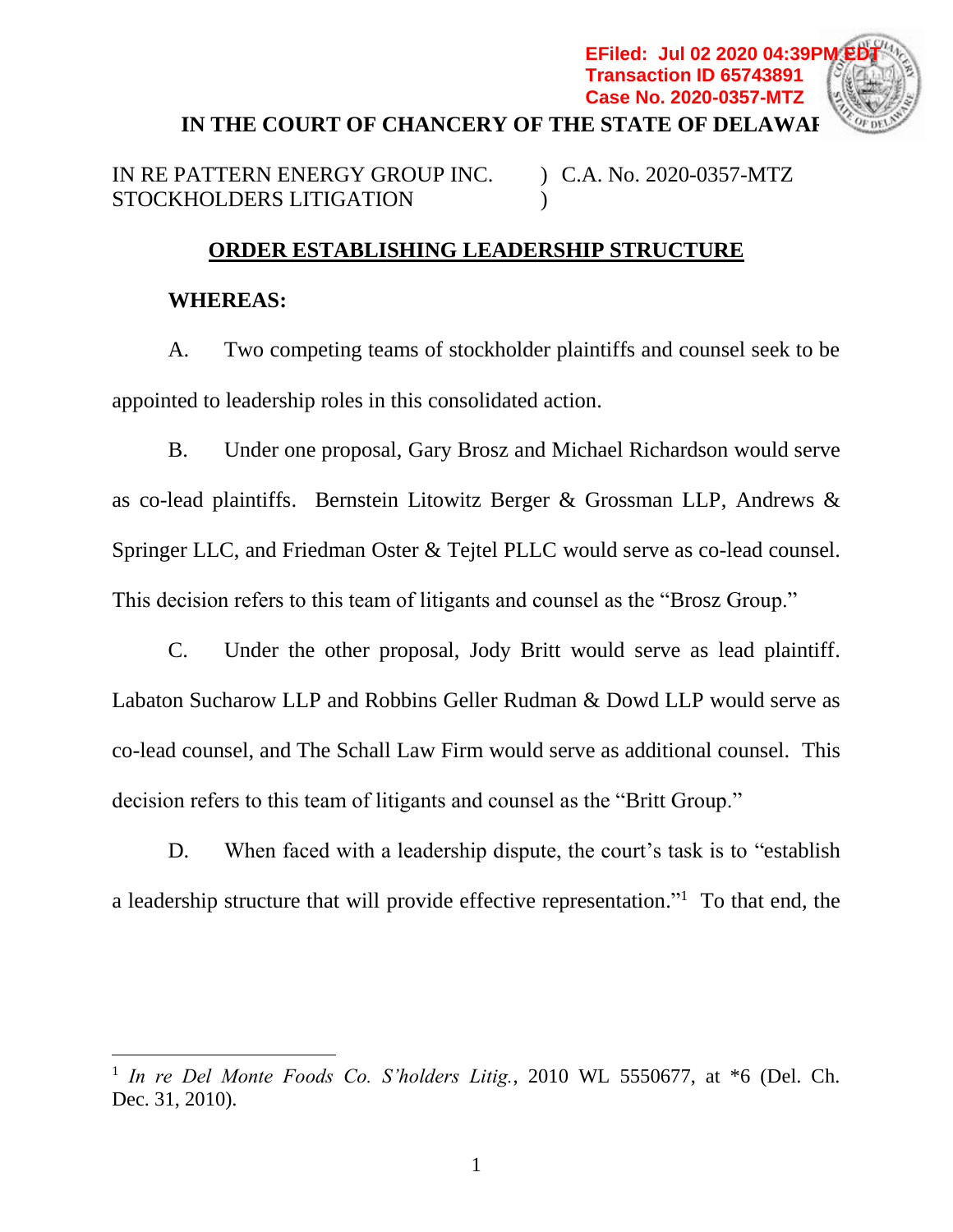court weighs the "*Hirt* factors," so named after *Hirt v. U.S. Timberlands Service* 

Company, LLC<sup>2</sup> In somewhat paraphrased form, the six factors are:

- (i) the quality of the pleading that appears best able to represent the interests of the shareholder class and derivative plaintiffs;
- (ii) the relative economic stakes of the competing litigants in the outcome of the lawsuit;
- (iii) the willingness and ability of all the contestants to litigate vigorously on behalf of an entire class of shareholders;
- (iv) the absence of any conflict between larger, often institutional, stockholders, and smaller stockholders;
- (v) the enthusiasm or vigor with which the various contestants have prosecuted the lawsuit; and
- (vi) the competence of counsel and their access to the resources necessary to prosecute the claims at issue.<sup>3</sup>
- E. The *Hirt* factors provide guidance; they are not a "scorecard."<sup>4</sup> "A

plaintiff's firm does not 'win' the lead counsel spot by accumulating the most 'points,' as it might by demonstrating that its client owns the most shares or that it has litigated the most dual-stock cases. Instead, each factor is given weight only to the extent that it bears on the ultimate question of what is in the best interests of the plaintiff class." 5

<sup>2</sup> 2002 WL 1558342 (Del. Ch. July 3, 2002).

<sup>3</sup> *See id.* at \*2.

<sup>4</sup> *In re Delphi Fin. Grp. S'holder Litig.*, 2012 WL 424886, at \*1 (Del. Ch. Feb. 7, 2012). 5 *Id.*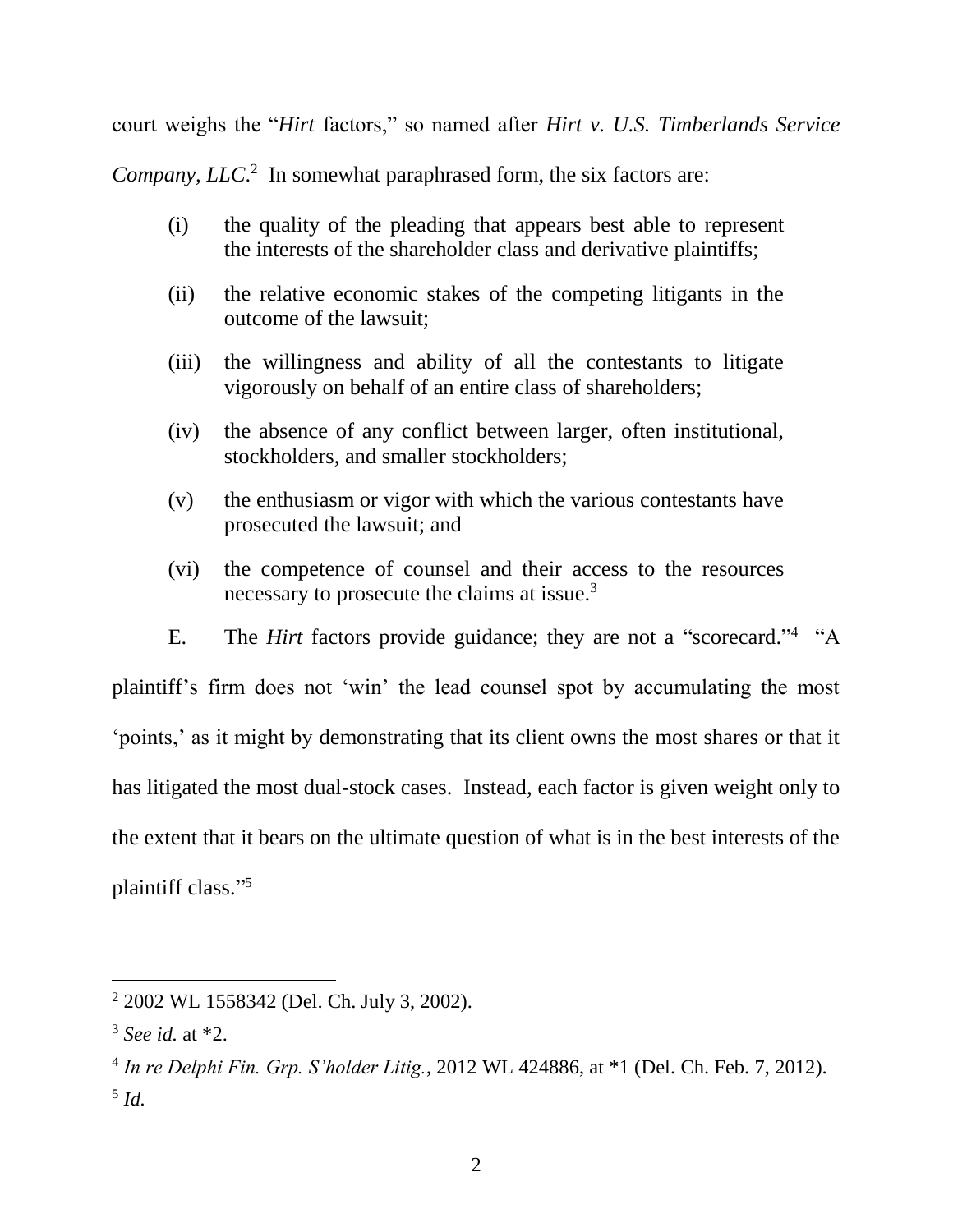F. For purposes of analysis, it is helpful to group the *Hirt* factors into categories based on whether they focus more closely on the proposed lead plaintiff or the proposed lead counsel. Certain factors turn on more general characteristics while others examine action taken in the particular case.

1. Factors (ii) and (iv) address attributes of the proposed lead plaintiff. Factor (ii) considers whether the economic stake of the particular proposed plaintiff, given that plaintiff's circumstances, is likely to lead to meaningful monitoring and reduced agency costs. Factor (iv) asks whether there are any particular attributes of the proposed plaintiff, such as unique defenses or potentially divergent interests, that could diminish the plaintiff's effectiveness.

2. Factors (i), (v), and (vi) address aspects of the proposed lead counsel's ability to provide effective representation. Factors (i) and (v) look at two objective indicia of counsel's ability based on their actions in the specific case: the pleading on which the law firm proposes to litigate and how counsel has acted in the case to date. Factor (vi) calls on the Court to consider more generally which law firm is best qualified to handle the matter.

3. Factor (iii) blends consideration of the law firm and the proposed lead plaintiff by requiring the Court to consider how the litigation is likely to unfold and whether the proposed leadership team will operate effectively.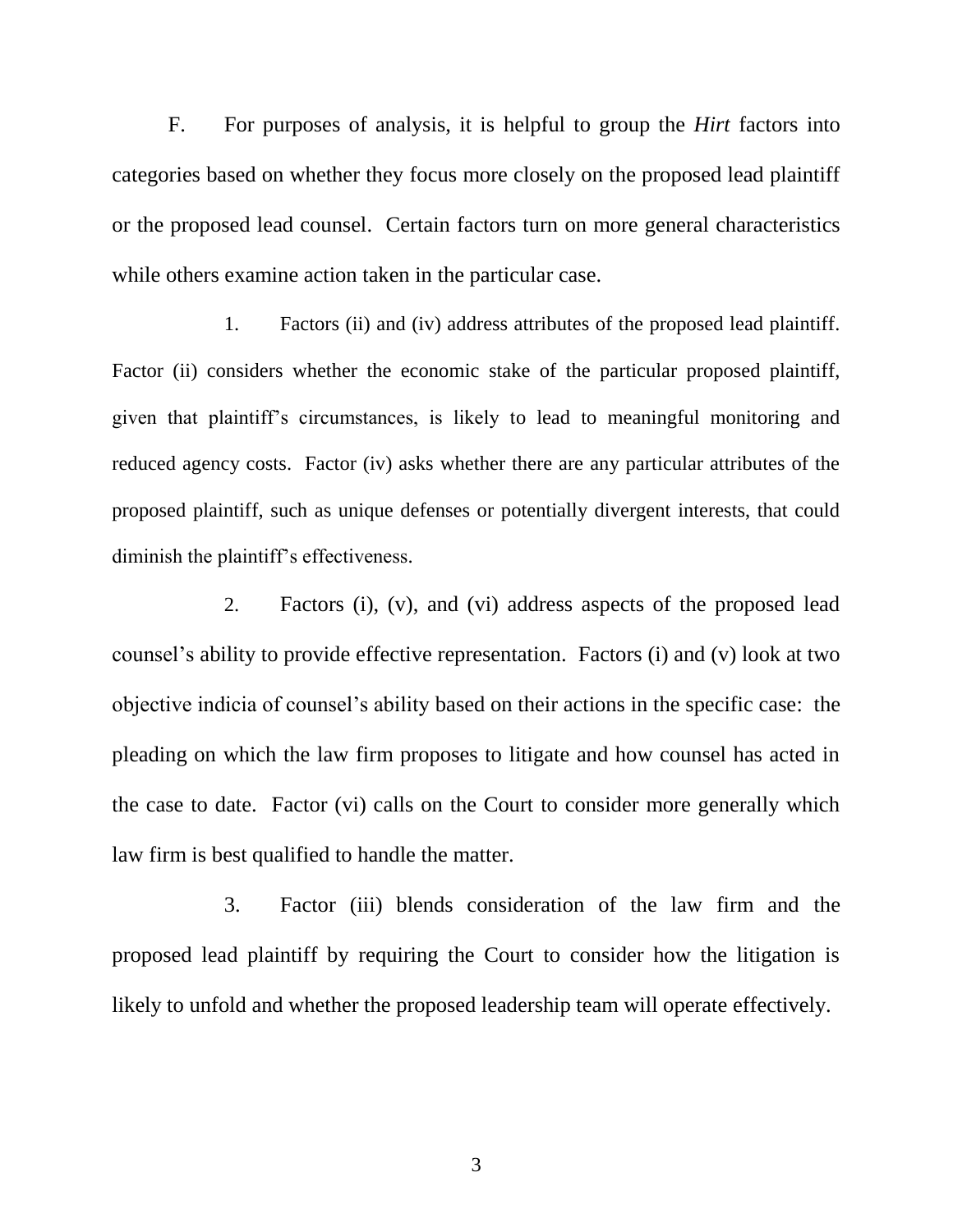## **IT IS ORDERED**, this 2nd day of July 2020:

1. The factors in this case are closely balanced. Both groups are highly qualified and capable of litigating the case.

2. The lead plaintiff factors do not materially favor either group.

a. No one has suggested that either group has any interest that would diverge from the class. No one has argued that either has any greater or lesser expertise acting in a fiduciary role, and proposed lead plaintiffs in both groups have submitted unsworn declarations attesting to their commitment to prosecuting this action.

b. Neither side has a comparatively significant equity stake. This Court only accords "great weight" to "substantial relative difference[s]" in movants' stakes; it does not "simply add up the number of shares and select the law firm with the largest absolute representation."<sup>6</sup> Here, Britt held 500 shares of PEGI stock. No member of the Brosz Group held more than a few thousand shares, and when considered either individually or in the aggregate, the stakes and relative difference between them are de minimis. "[N]one of the stock holdings among the plaintiffs are large or small enough 'to demonstrate a substantial

 $\overline{a}$ 

<sup>6</sup> *See Wiehl v. Eon Labs*, 2005 WL 696764, at \*3 (Del. Ch. Mar. 22, 2005).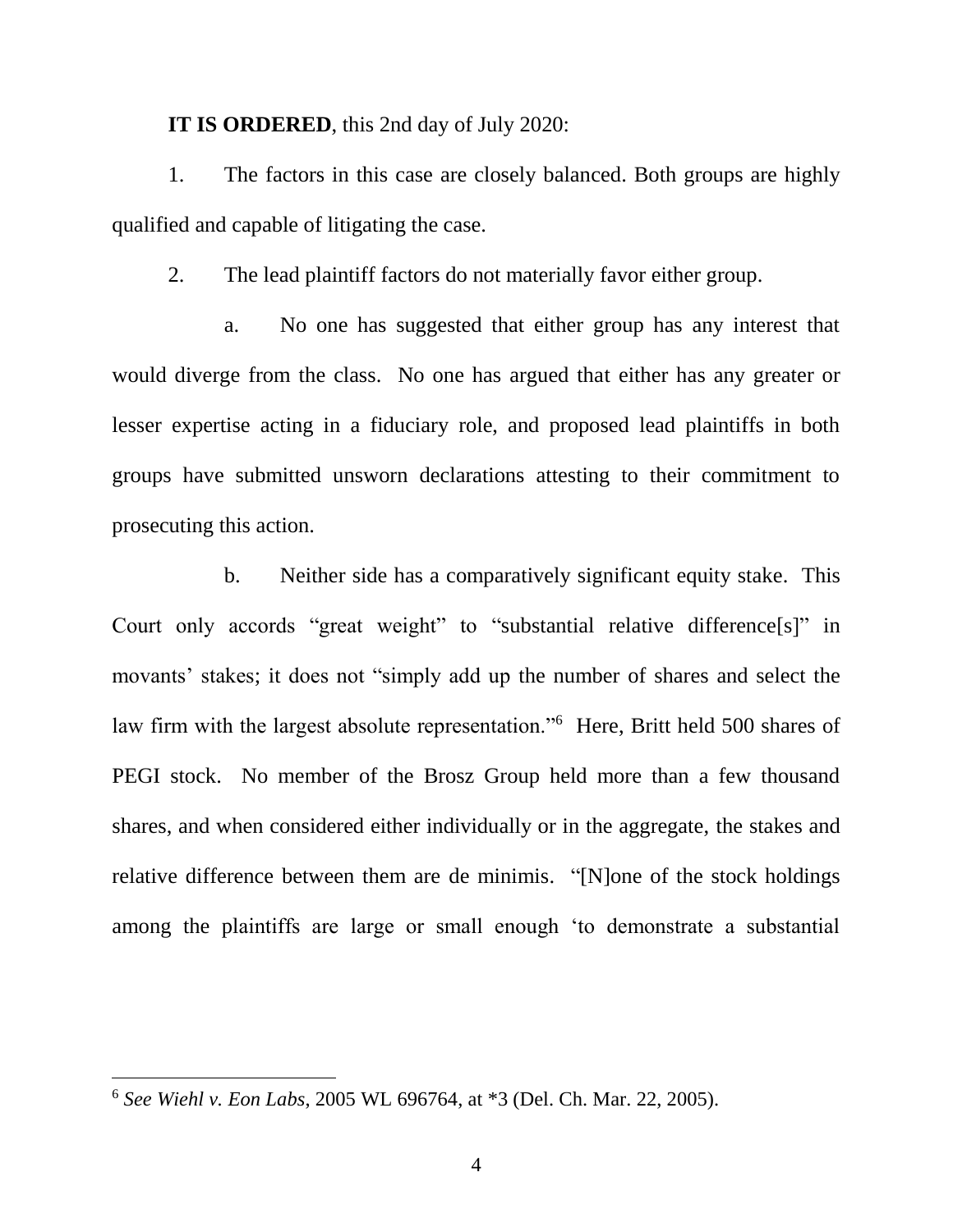relative difference' that would require the Court to give this factor great weight under *Hirt*."<sup>7</sup>

3. The lead counsel factors marginally favor the Britt Group.

a. In evaluating lead counsel, this court considers how the competing lawyers have proceeded to date in the case. One relevant *Hirt* factor is the enthusiasm and vigor with which the various contestants have prosecuted the litigation, but this factor should not be read to encourage the premature filing of motions to expedite or the immediate serving of discovery requests. "To avoid rushes to the courthouse, this Court accords no special weight or status to the firstfiling plaintiff."<sup>8</sup>

b. "[U]sing Section 220 . . . is the expected and prudent course of action[.]"<sup>9</sup> Where one movant "obtained more documents through Section 220 than any other group," and that "extra effort yield[s] meaningful additional documents," the Court has found that movant demonstrated superior vigor of prosecution to date and a greater willingness and ability to litigate.<sup>10</sup>

 $\overline{a}$ 

<sup>7</sup> *In re Inv'rs Bancorp, Inc. S'holder Litig.*, 2016 WL 4257503, at \*2 (quoting *Wiehl*, 2005 WL 696764, at \*3).

<sup>8</sup> *Delphi*, 2012 WL 424886, at \*3.

<sup>9</sup> *In re Kraft Heinz Co. Deriv. Litig.*, 2020 WL 1248471, at \*2 (Del. Ch. Mar. 13, 2020) (ORDER).

<sup>10</sup> *Id*. at \*1–2; *see also In re Dell Techs. Inc. Class V S'holders Litig.*, 2019 WL 1259867, at \*2 (Del. Ch. Mar. 18, 2019) (ORDER) (appointing movant that "exhibited greater persistence in using Section 220" by obtaining "additional documents, which enabled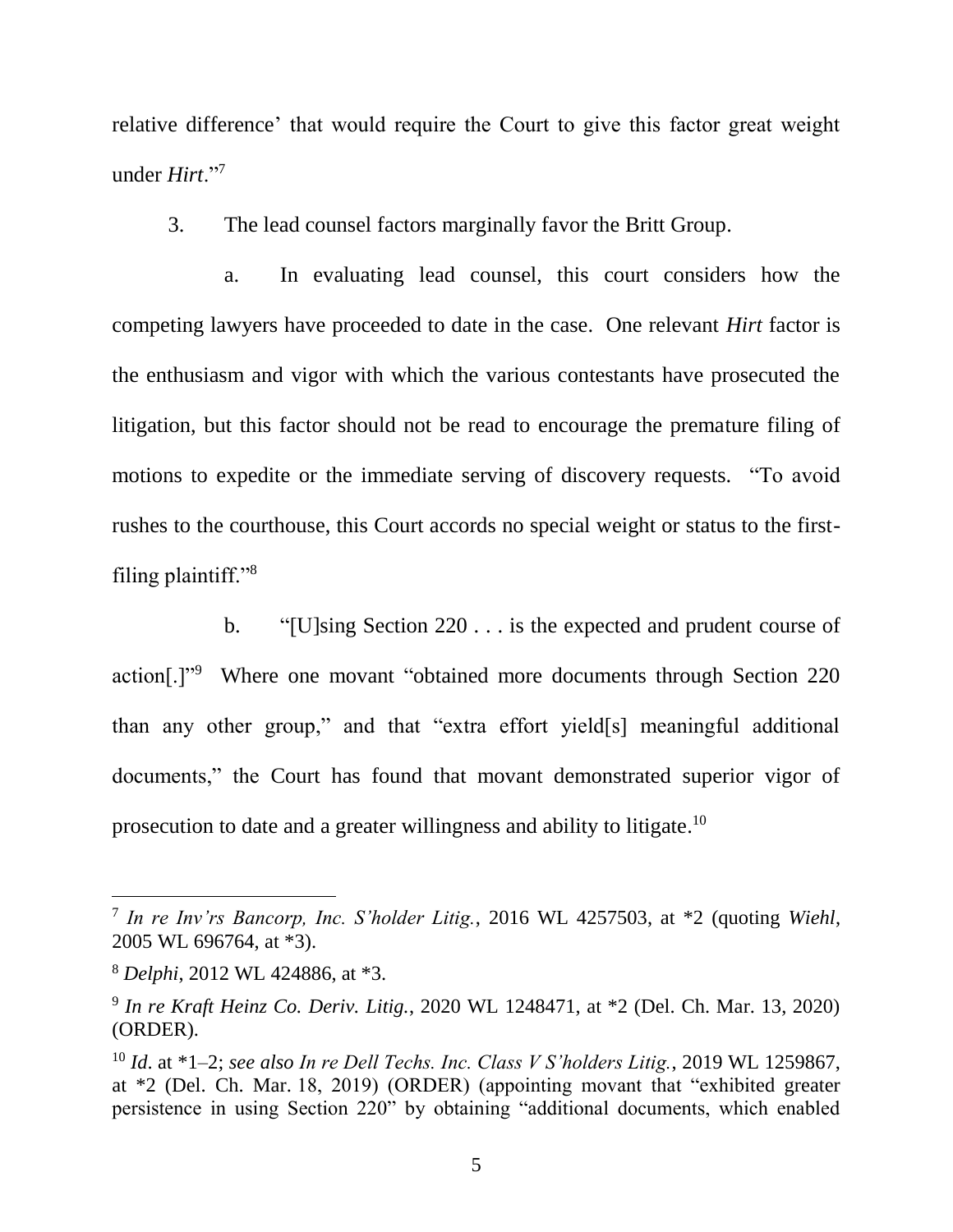c. In this case, both groups obtained documents pursuant to Section 220 and used those documents to draft detailed, lengthy complaints. The Brosz Group initially demanded a broader scope of production than the Britt Group, and that advocacy benefitted both parties. Between March 5 and April 10, 2020, each group received five separate document productions; each group received the same documents. The Brosz Group stopped there. The Britt Group persisted and successfully obtained sixth and seventh document productions. Those productions yielded additional, essential documents, including September 29, 2019, board minutes, and October 31, 2019, board materials. The Britt Group made better use of Section 220.

d. Both groups filed competent complaints that would support meaningful litigation. But the Court favors the movant whose "complaint provide[d] more factual fodder for counsel to work with should they be called to defend their pleading against alleged failures . . . or to overcome the presumptions associated with application of the business judgment rule."<sup>11</sup> Here, the additional documents the Britt Group secured provided additional factual fodder that makes theirs the superior complaint. While at bottom the two complaints present the

them to identify additional aspects of the transaction" in their superior complaint); *Inv'rs Bancorp*, 2016 WL 4257503, at \*3–4 (appointing movant that obtained meeting minutes through Section 220 that were not secured by other group and noting that the complaint's "additional content" flowing therefrom "is not fluff").

<sup>11</sup> *Inv'rs Bancorp*, 2016 WL 4257503, at \*5.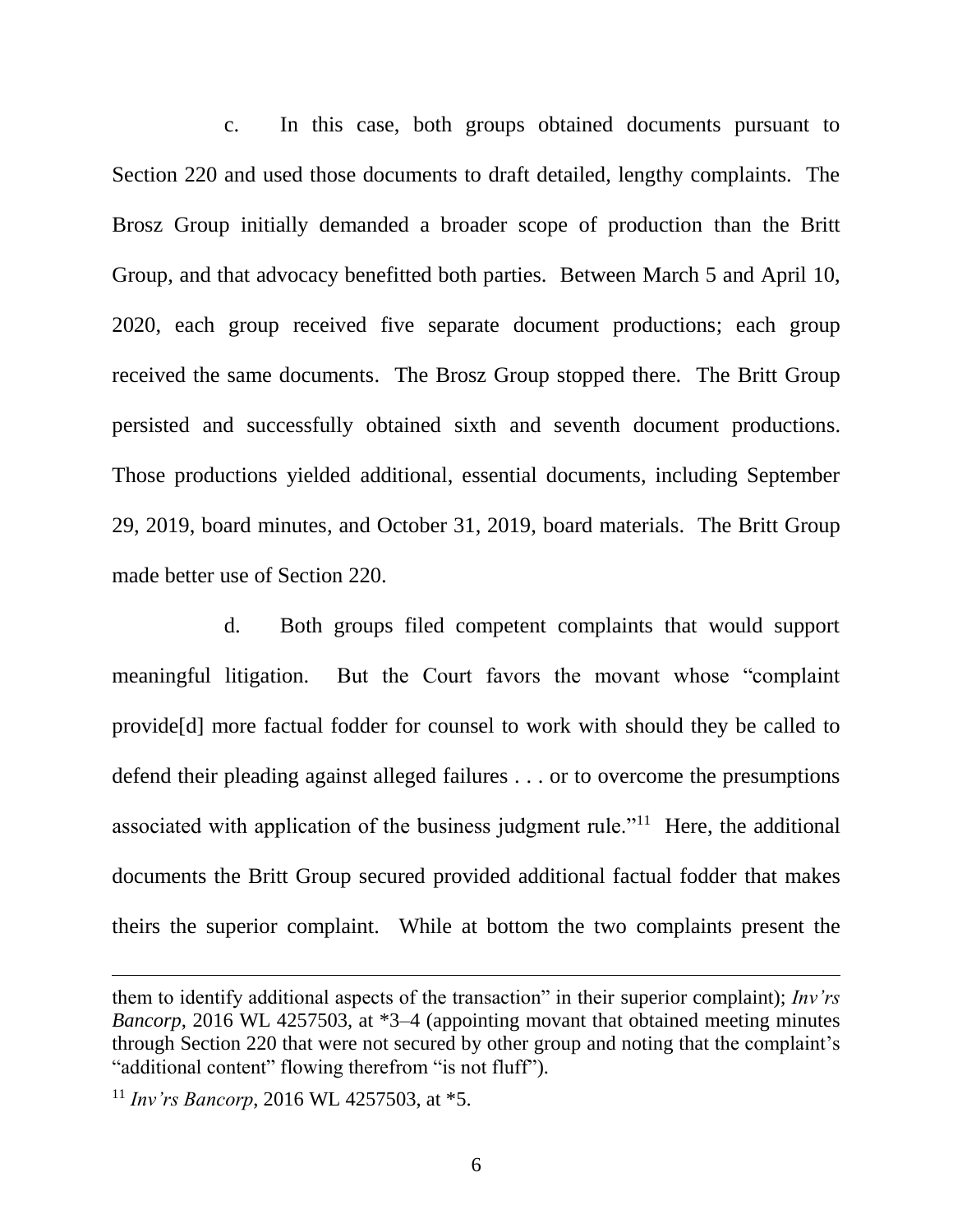same narrative arc and legal theories, the documents Britt secured add subplots and more detail, which the Court may consider on any future dispositive motion. At present, I cannot know whether any of the claims asserted in any of the complaints will pan out, but it appears to me that the Britt Group made better use of Section 220 and other materials to file a relatively superior complaint. Accordingly, the Britt Group's Complaint is best able to represent the interests of the shareholder  $class.<sup>12</sup>$ 

4. Ultimately the most important factor when appointing lead counsel is the degree to which the attorneys will provide effective representation for the class going forward. The Brosz Group is comprised of successful Chancery practitioners from well-regarded firms and with substantial trial experience. The Britt Group is also comprised of well-regarded firms with impressive records before this Court, even though the individual attorneys in the group have less

 $\overline{a}$ 

<sup>12</sup> *See Dell Techs. Inc.*, 2019 WL 1259867, at \*2 (appointing movant that "exhibited greater persistence in using Section 220, which enabled them to craft a relatively superior complaint" and finding that movant, who obtained additional materials and pled additional claims, was more "focused on achieving the best outcome in this litigation"); *In re CytRx Corp. S'holder Deriv. Litig. II*, 2017 WL 697656, at \*4 (Del. Ch. Feb. 22, 2017) (explaining how successful applicant used Section 220 to obtain documents, including board minutes, and craft a superior complaint); *Inv'rs Bancorp*, 2016 WL 4257503, at \*5 (stating that the prevailing movant "us[ed] the fruits of their Section 220 demand, particularly meeting minutes" to draft a superior complaint). The Brosz Group argues that the Britt Group persisted under Section 220 to secure a leadership role, rather than to benefit the class. The facts underpinning this argument are disputed. At bottom, because the Britt Group's persistence benefitted the class, I do not reach whether that persistence was somehow invalidated by being aligned with counsel's pursuit of a leadership role.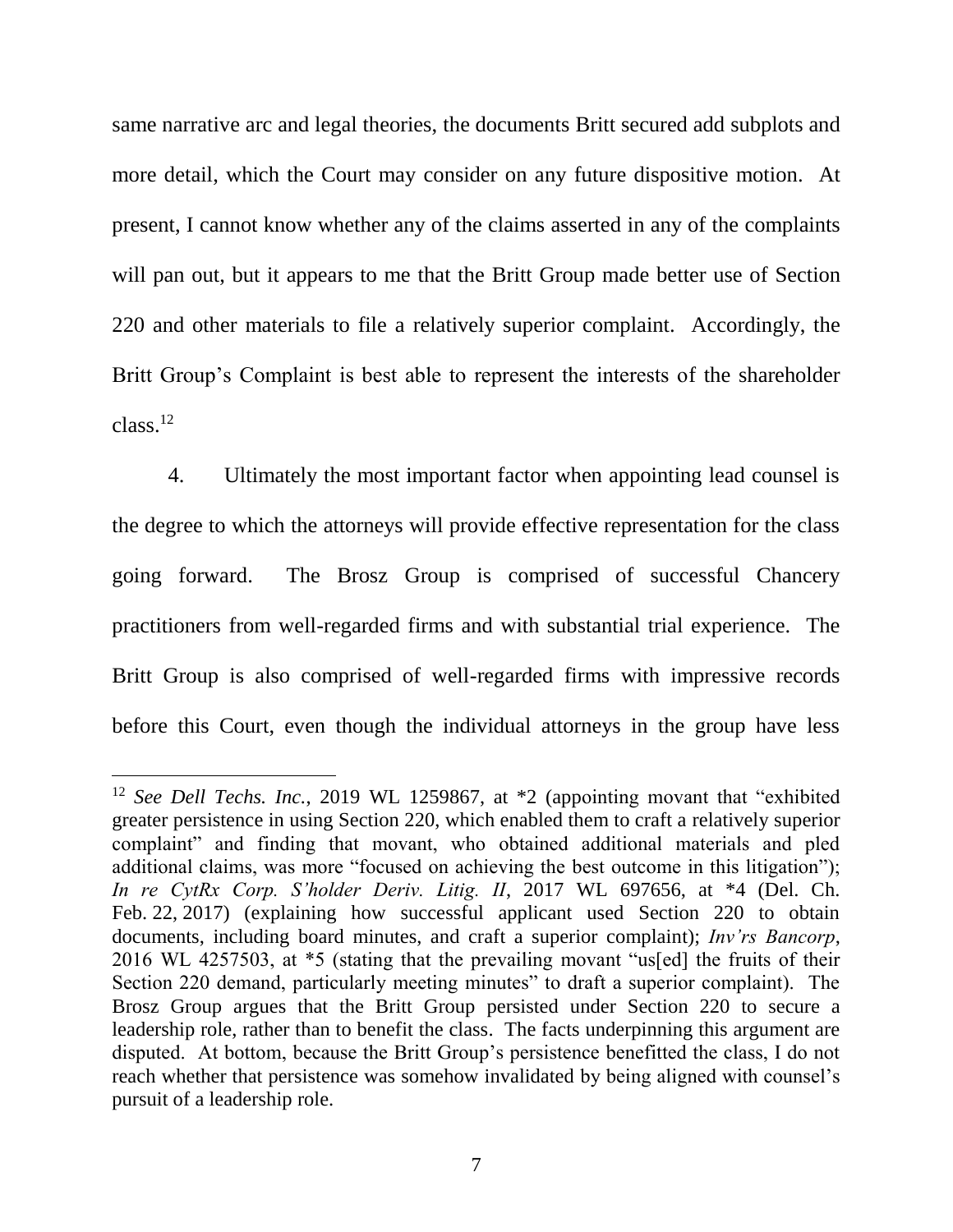overall Chancery and trial experience. While the Brosz Group attorneys' overall experience weighs in their favor, the Britt Group firms have equal resources and are equally competent. Both groups have excellent track records and can bring ample resources to bear in this action.

5. Although this matter is close, in view of the Britt Group's superior use of Section 220 and consequently superior complaint, the Britt Group has presented the superior application.

6. Britt is hereby designated as Lead Plaintiff.

7. The law firms of Labaton Sucharow LLP and Robbins Geller Rudman & Dowd LLP are hereby designated as Co-Lead Counsel, and The Schall Law Firm is hereby designated as Additional Counsel, for Lead Plaintiff and the putative class.

a. Co-Lead Counsel shall set policy for the prosecution of this litigation, delegate and monitor the work performed to ensure that there is no duplication of effort or unnecessary expense, and initiate and coordinate the activities of counsel.

b. Co-Lead Counsel shall have the power and responsibility to: coordinate and direct the preparation of pleadings; coordinate and direct the briefing and argument of motions; coordinate and direct the conduct of discovery and other pretrial proceedings; coordinate and direct class certification